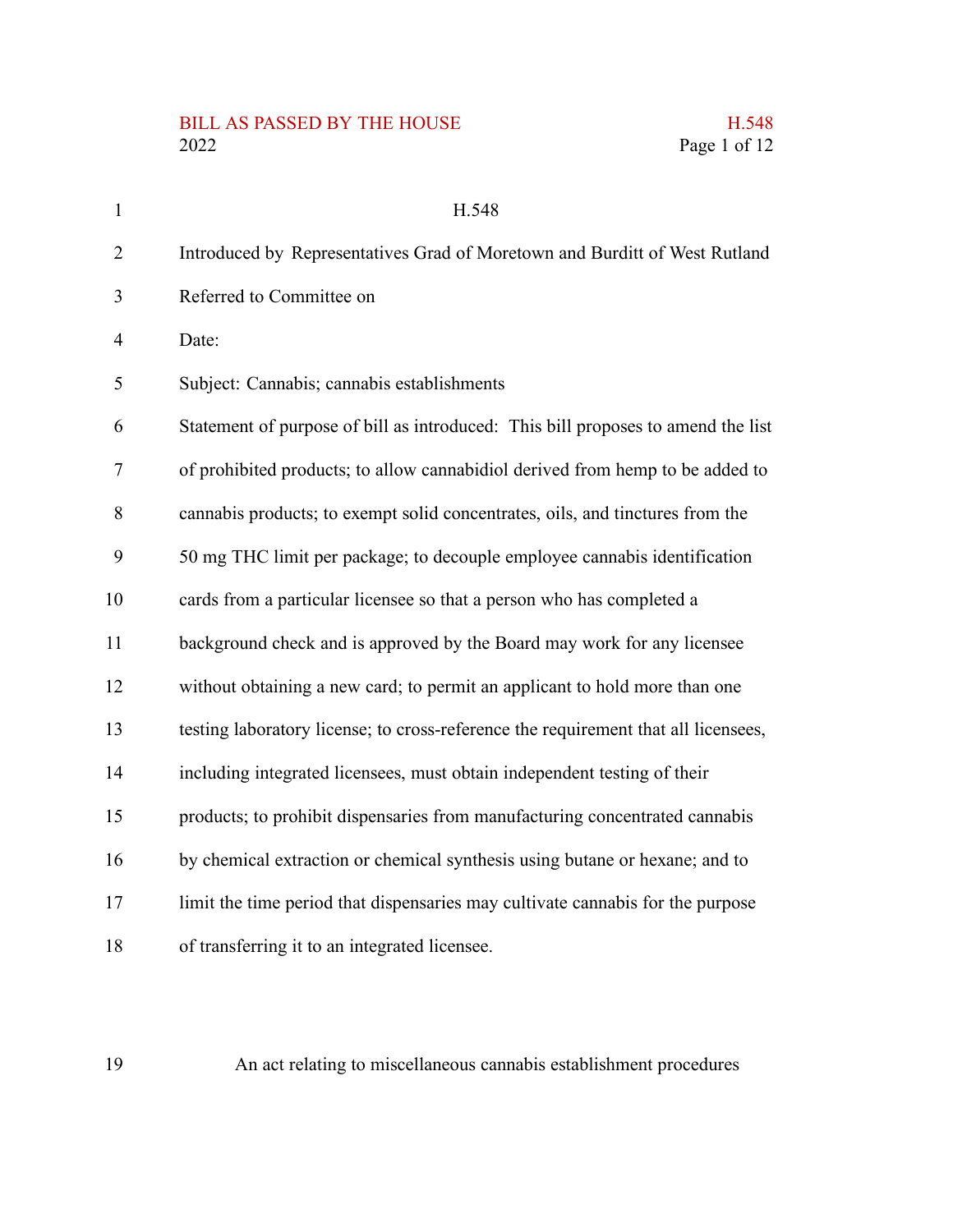## BILL AS PASSED BY THE HOUSE H.548 2022 Page 2 of 12

It is hereby enacted by the General Assembly of the State of Vermont: Sec. 1. 7 V.S.A. § 868 is amended to read: § 863. PROHIBITED PRODUCTS (a) The following are prohibited products and may not be cultivated, produced, or sold pursuant to a license issued under this chapter: (1) cannabis flower with greater than 30 percent tetrahydrocannabinol; (2) solid concentrate cannabis products with greater than 60 percent tetrahydrocannabinol;  $(3)$  oil cannabis products except for those that are sold prepackaged for use with battery-powered devices; (4) flavored oil cannabis products sold prepackaged for use with battery-powered devices and any cannabis flower that contains characterizing flavor that is not naturally occurring in the cannabis;  $(5)(3)$  cannabis products that contain delta-9 tetrahydrocannabinol and nicotine or alcoholic beverages; and  $(6)(4)$  any cannabis, cannabis products, or packaging of such items that are designed to make the product more appealing to persons under 21 years of age. 1 2 3 4 5 6 7 8 9 10 11 12 13 14 15 16 17 18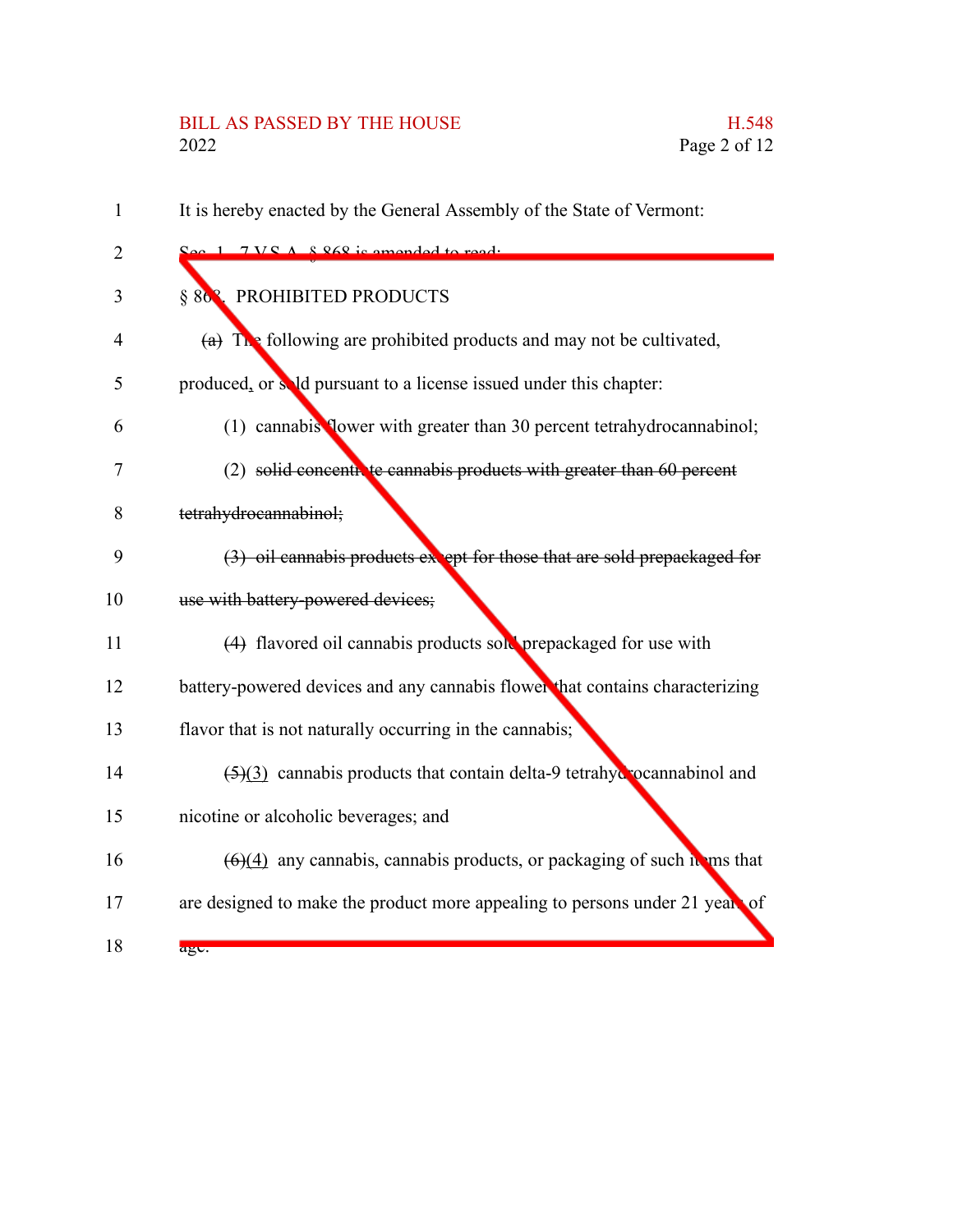## BILL AS PASSED BY THE HOUSE H.548<br>2022 Page 3 of 12

| 1  | 2 7 VCA 8881 is amonded to read.                                               |
|----|--------------------------------------------------------------------------------|
| 2  | RULEMAKING; CANNABIS ESTABLISHMENTS<br>§ 801.                                  |
| 3  | The Board shall adopt rules to implement and administer this chapter in<br>(a) |
| 4  | accordance vith subdivisions $(1)$ – $(7)$ of this subsection.                 |
| 5  | (1) Rules concerning any cannabis establishment shall include:                 |
| 6  | * * *                                                                          |
| 7  | (I) regulation of additives to cannabis and cannabis products,                 |
| 8  | including those cannabidiol crived from hemp and substances that are toxic or  |
| 9  | designed to make the product move addictive, more appealing to persons under   |
| 10 | 21 years of age, or to mislead consumers;                                      |
| 11 | $* *$                                                                          |
| 12 | (3) Rules concerning product manufacturers shall include:                      |
| 13 | (A) requirements that a single package $\delta$ a cannabis product shall       |
| 14 | not contain more than 50 milligrams of THC, except <b>n</b> the case of:       |
| 15 | (i) cannabis products that are not consumable, including topical               |
| 16 | preparations; and                                                              |
| 17 | (ii) solid concentrates, oils, and tinctures; and                              |
| 18 | (iii) cannabis products sold to a dispensary pursuant to 18<br>V.S.A.          |
| 19 | chapter 86 and regulations issued pursuant to that chapter;                    |
| 20 |                                                                                |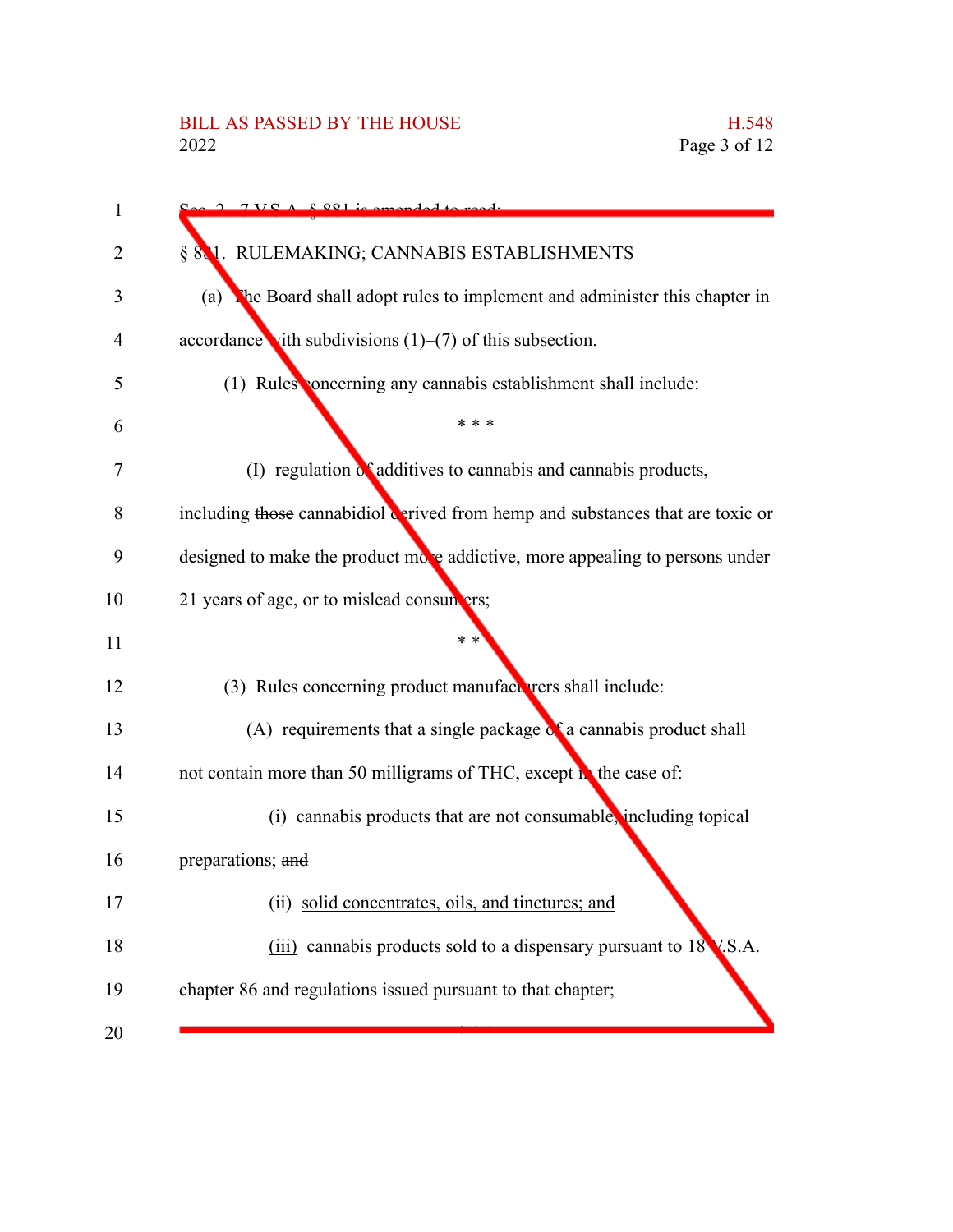| $\mathbf{1}$ | $(5)$ Pulge concerning retailers shall include                                  |
|--------------|---------------------------------------------------------------------------------|
| 2            | * * *                                                                           |
| 3            | (C) requirements that if the retailer sells hemp or hemp products, the          |
| 4            | hemp and hamp products are clearly labeled as such and displayed separately     |
| 5            | from cannabis and cannabis products;                                            |
| 6            | * * *                                                                           |
| 7            | Sec. 3. 7 V.S.A. § 884 s amended to read:                                       |
| 8            | § 884. CANNABIS ESTANLISHMENT IDENTIFICATION CARD                               |
| 9            | (a) Every owner, principal, and employee of a cannabis establishment shall      |
| 10           | obtain an identification card issued by the Board. A person may apply for an    |
| 11           | identification card prior to obtaining en ployment with a licensee. An          |
| 12           | employee identification card shall authorize the person to work for any         |
| 13           | licensee.                                                                       |
| 14           | $(b)(1)$ Prior to issuing the identification card, the Board shall obtain from  |
| 15           | the Vermont Crime Information Center a copy of the person's Vermont             |
| 16           | fingerprint-based criminal history records, out-of-state criminal history       |
| 17           | records, and criminal history records from the Federal Bureau of Investigation. |
| 18           | (2) The Board shall adopt rules that set forth standards for determining        |
| 19           | whether a person should be denied a cannabis establishment identification card  |
| 20           | because of his or her criminal history record based on factors that demonstrate |
| 21           | whether the applicant presently poses a threat to public safety of the proper   |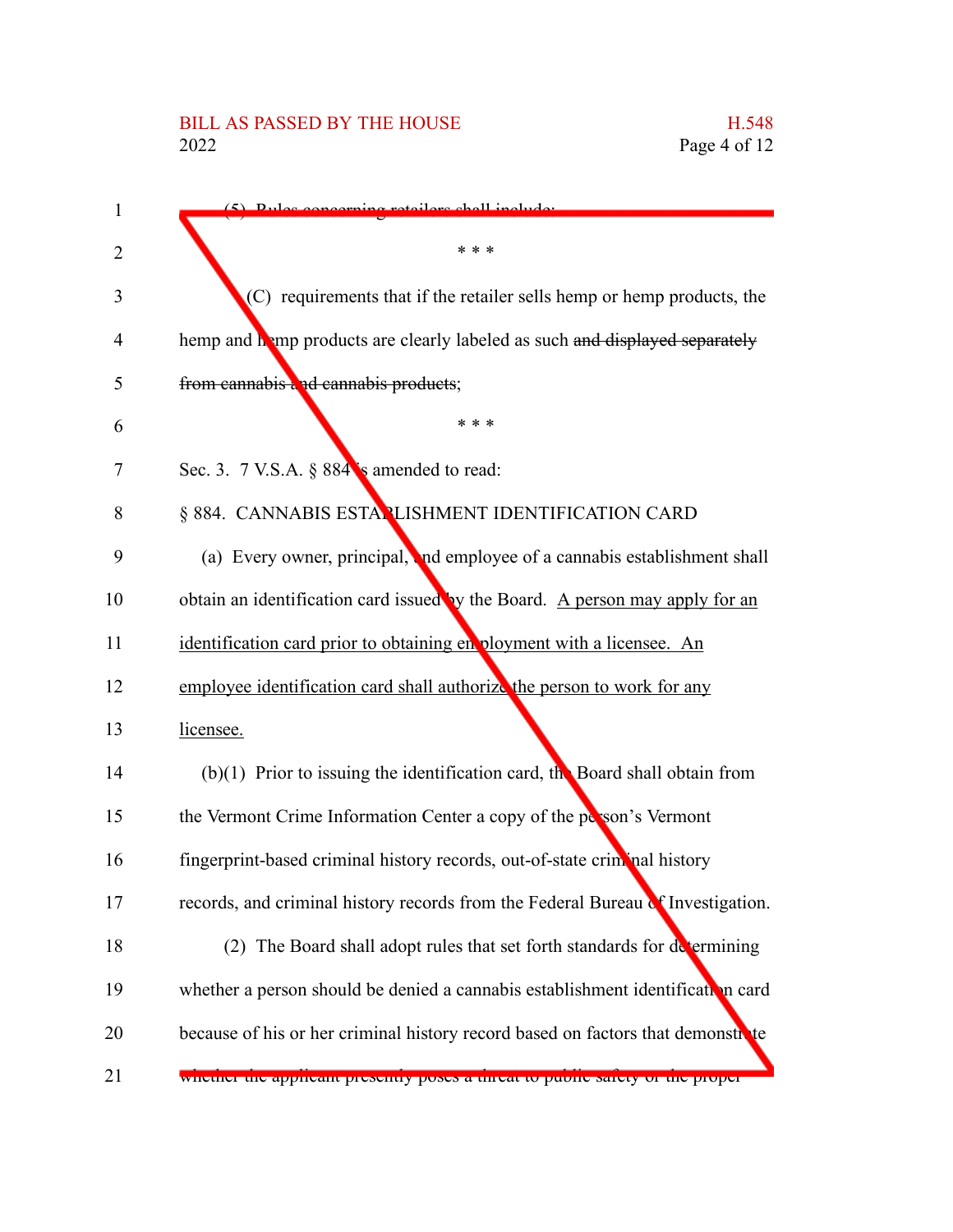| 1              | ring of the regulated market. Nonviolent drug offences shall not                 |
|----------------|----------------------------------------------------------------------------------|
| 2              | aute matically disqualify an applicant.                                          |
| 3              | (c) Once an identification card application has been submitted, a person         |
| $\overline{4}$ | may serve a an employee of a cannabis establishment pending the background       |
| 5              | check, provided the person is supervised in his or her duties by someone who     |
| 6              | is a cardholder. The Board shall issue a temporary permit to the person for this |
| 7              | purpose, which shall expire upon the issuance of the identification card or      |
| 8              | disqualification of the person in accordance with this section.                  |
| 9              | (d) An identification card shall expire one year after its issuance or, in the   |
| 10             | case of owners and principals, upon the expiration of the cannabis               |
| 11             | establishment's license, whichever occurs first.                                 |
| 12             | Sec. 4. 7 V.S.A. § $901(d)(3)$ is amended to red:                                |
| 13             | $(3)(A)$ Except as provided in subdivision subdivisions (B) and (C) of           |
| 14             | this subdivision $(3)$ , an applicant and its affiliates may obtain a maximum of |
| 15             | one type of each type of license as provided in subdivision $(1)(A)$ (E) of this |
| 16             | subsection (d). Each license shall permit only one location of the               |
| 17             | establishment.                                                                   |
| 18             | * * *                                                                            |
| 19             | (C) An applicant and its affiliates may obtain multiple testing                  |
| 20             | rapplatory nechses.                                                              |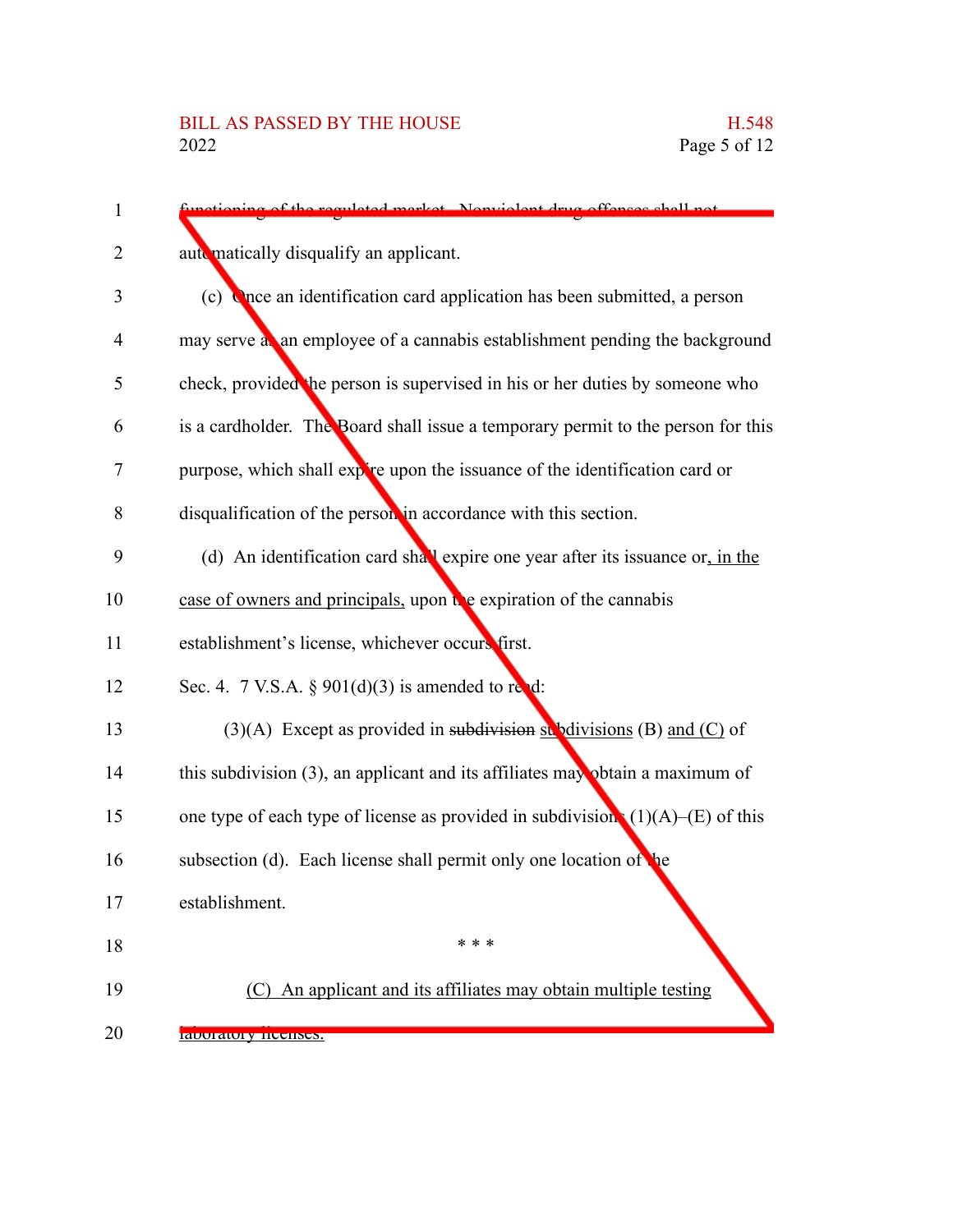| 1  | $\sim$ 5 7 VC A $\&$ 000(a) is added to read.                                   |
|----|---------------------------------------------------------------------------------|
| 2  | An integrated licensee shall comply with the provisions of subsection           |
| 3  | 908(f) of this title and have its cannabis or cannabis products tested by an    |
| 4  | independen licensed testing laboratory.                                         |
| 5  | Sec. 6. 18 V.S.A. $\S$ 4230h is amended to read:                                |
| 6  | § 4230h. CHEMICAL EXTRACTION VIA BUTANE OR HEXANE                               |
| 7  | <b>PROHIBITE</b>                                                                |
| 8  | (a) No person shall man <i>diacture</i> concentrated cannabis by chemical       |
| 9  | extraction or chemical synthesis using butane or hexane unless authorized as a  |
| 10 | dispensary pursuant to a registration issued by the Department of Public Safety |
| 11 | pursuant to chapter 86 of this title.                                           |
| 12 | (b) A person who violates subsection (a) of this section shall be imprisoned    |
| 13 | not more than two years or fined not more than \$2,000.00, or both. A person    |
| 14 | who violates subsection (a) of this section and causes serious bodily injury to |
| 15 | another person shall be imprisoned not more than five years or fined not more   |
| 16 | than \$5,000.00, or both.                                                       |
| 17 | Sec. 7. 2019 Acts and Resolves No. 164, Sec. $8(a)(1)$ is amended to read:      |
| 18 | $(a)(1)$ The cannabis plant, cannabis product, and useable cannable             |
| 19 | possession limits for a registered dispensary set forth in 18 V.S.A. chaper 86  |
| 20 | shall no longer apply on and after February 1, 2022. A dispensary shall be      |
| 21 | permitted to cultivate cannabis and manuracture cannabis products for the       |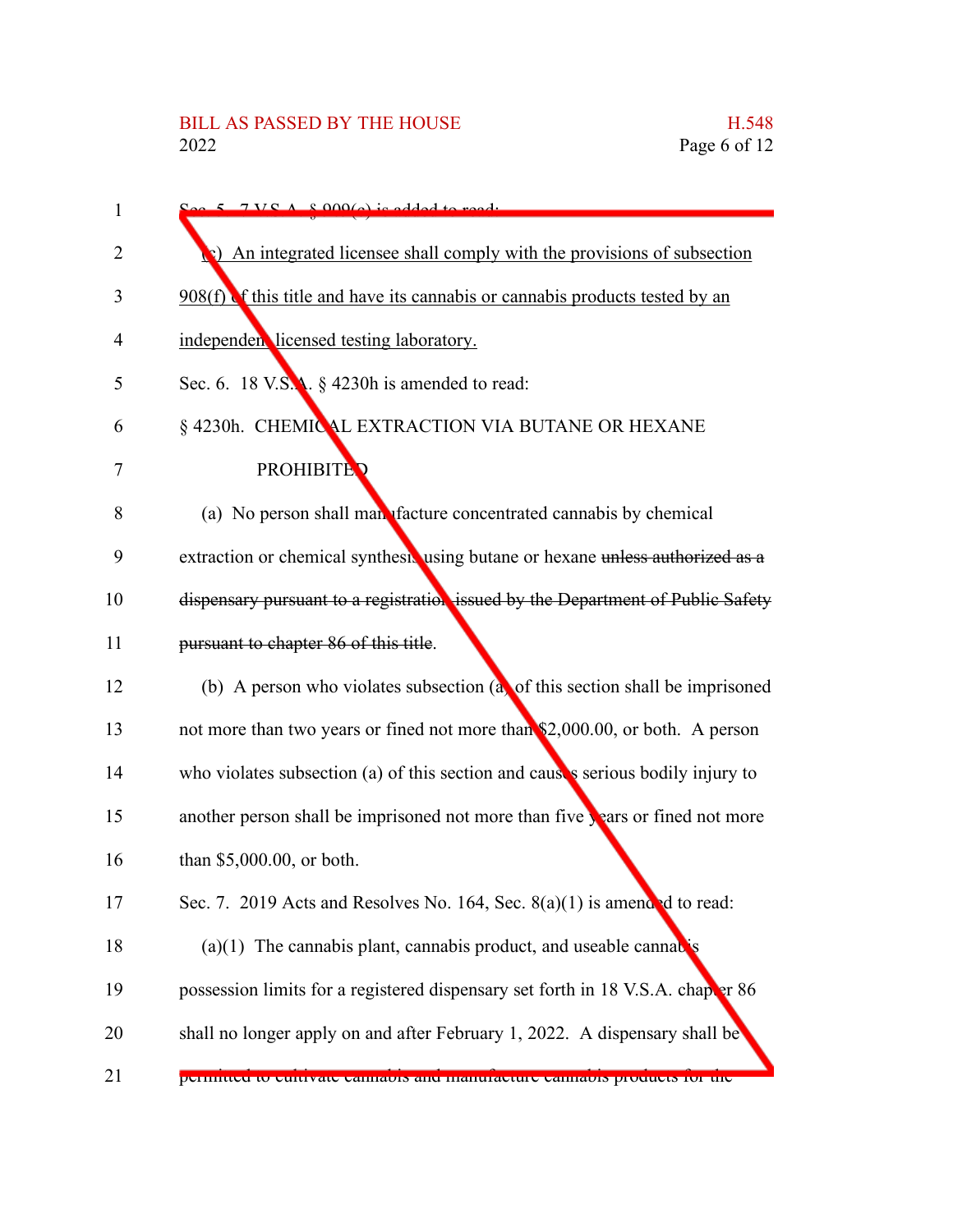- purpose of transferring or selling such products to an integrated licensee on or 1
- after April 1, 2022 until October 1, 2022 and engaging in the activities 2
- permitted by 7 V.S.A. chapter 33. 3

Sec. 8. EFFECTIVE DATE 4

This act shall take effect on passage. 5

*Sec. 1. 7 V.S.A. § 862a is added to read:*

*§ 862a. SYNTHETIC AND HEMP-DERIVED CANNABINOIDS*

*The Board shall have the authority to regulate synthetic cannabinoids and hemp-derived cannabinoids, including delta-8 and delta-10 tetrahydrocannabinol.*

*Sec. 2. 7 V.S.A. § 881 is amended to read:*

*§ 881. RULEMAKING; CANNABIS ESTABLISHMENTS*

*(a) The Board shall adopt rules to implement and administer this chapter in accordance with subdivisions (1)–(7) of this subsection.*

*(1) Rules concerning any cannabis establishment shall include:*

*\* \* \**

*(I) regulation of additives to cannabis and cannabis products, including those cannabidiol derived from hemp and substances that are toxic or designed to make the product more addictive, more appealing to persons under 21 years of age, or to mislead consumers;*

*\* \* \**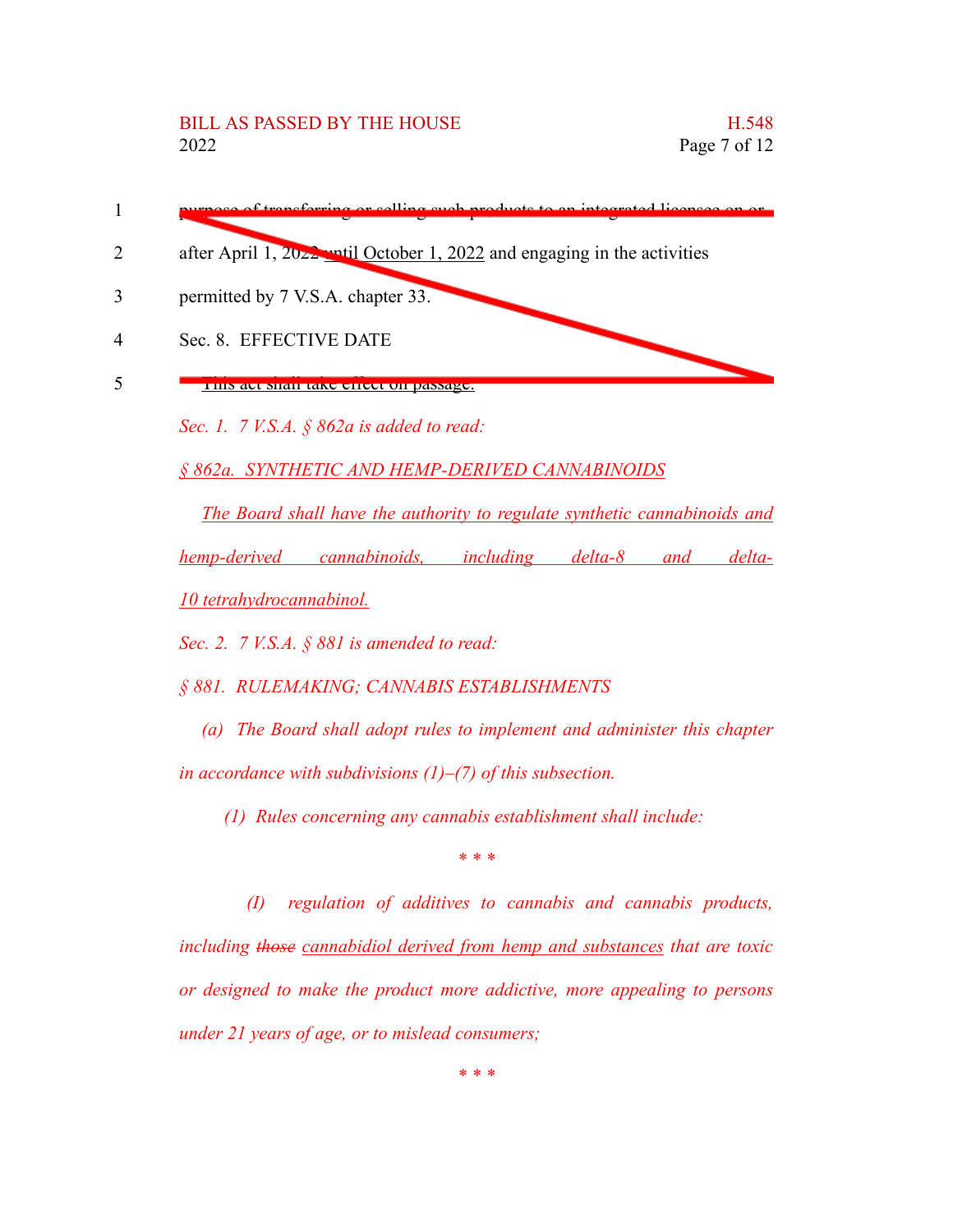*(3) Rules concerning product manufacturers shall include:*

- *(A) requirements that a single package of a cannabis product shall not contain more than 50 milligrams of THC, except in the case of:*
- *(i) cannabis products that are not consumable, including topical preparations; and*

*(ii) solid concentrates, oils, and tinctures; and*

*(iii) cannabis products sold to a dispensary pursuant to 18 V.S.A. chapter 86 and regulations issued pursuant to that chapter;*

*\* \* \**

*(5) Rules concerning retailers shall include:*

*\* \* \**

*(C) requirements that if the retailer sells hemp or hemp products, the hemp and hemp products are clearly labeled as such and displayed separately from cannabis and cannabis products;*

*(D) requirements for opaque, child-resistant packaging of cannabis and cannabis products at point of sale to customer; and*

*\* \* \**

*Sec. 3. 7 V.S.A. § 884 is amended to read:*

*§ 884. CANNABIS ESTABLISHMENT IDENTIFICATION CARD*

*(a) Every owner, principal, and employee of a cannabis establishment shall obtain an identification card issued by the Board. A person may apply for an*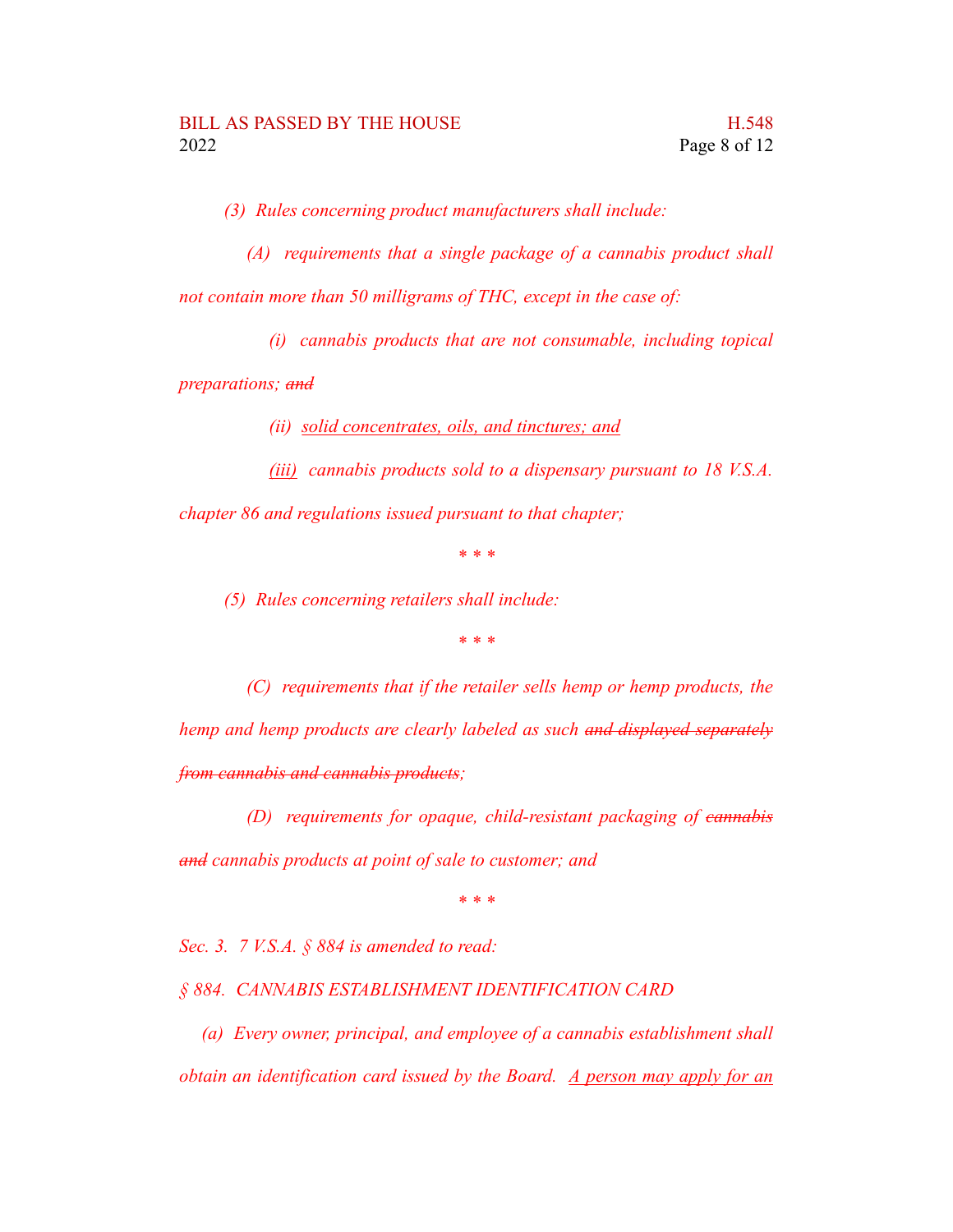*identification card prior to obtaining employment with a licensee. An employee identification card shall authorize the person to work for any licensee.*

*(b)(1) Prior to issuing the identification card, the Board shall obtain from the Vermont Crime Information Center a copy of the person's Vermont fingerprint-based criminal history records, out-of-state criminal history records, and criminal history records from the Federal Bureau of Investigation.*

*(2) The Board shall adopt rules that set forth standards for determining whether a person should be denied a cannabis establishment identification card because of his or her criminal history record based on factors that demonstrate whether the applicant presently poses a threat to public safety or the proper functioning of the regulated market. Nonviolent drug offenses shall not automatically disqualify an applicant.*

*(c) Once an identification card application has been submitted, a person may serve as an employee of a cannabis establishment pending the background check, provided the person is supervised in his or her duties by someone who is a cardholder. The Board shall issue a temporary permit to the person for this purpose, which shall expire upon the issuance of the identification card or disqualification of the person in accordance with this section.*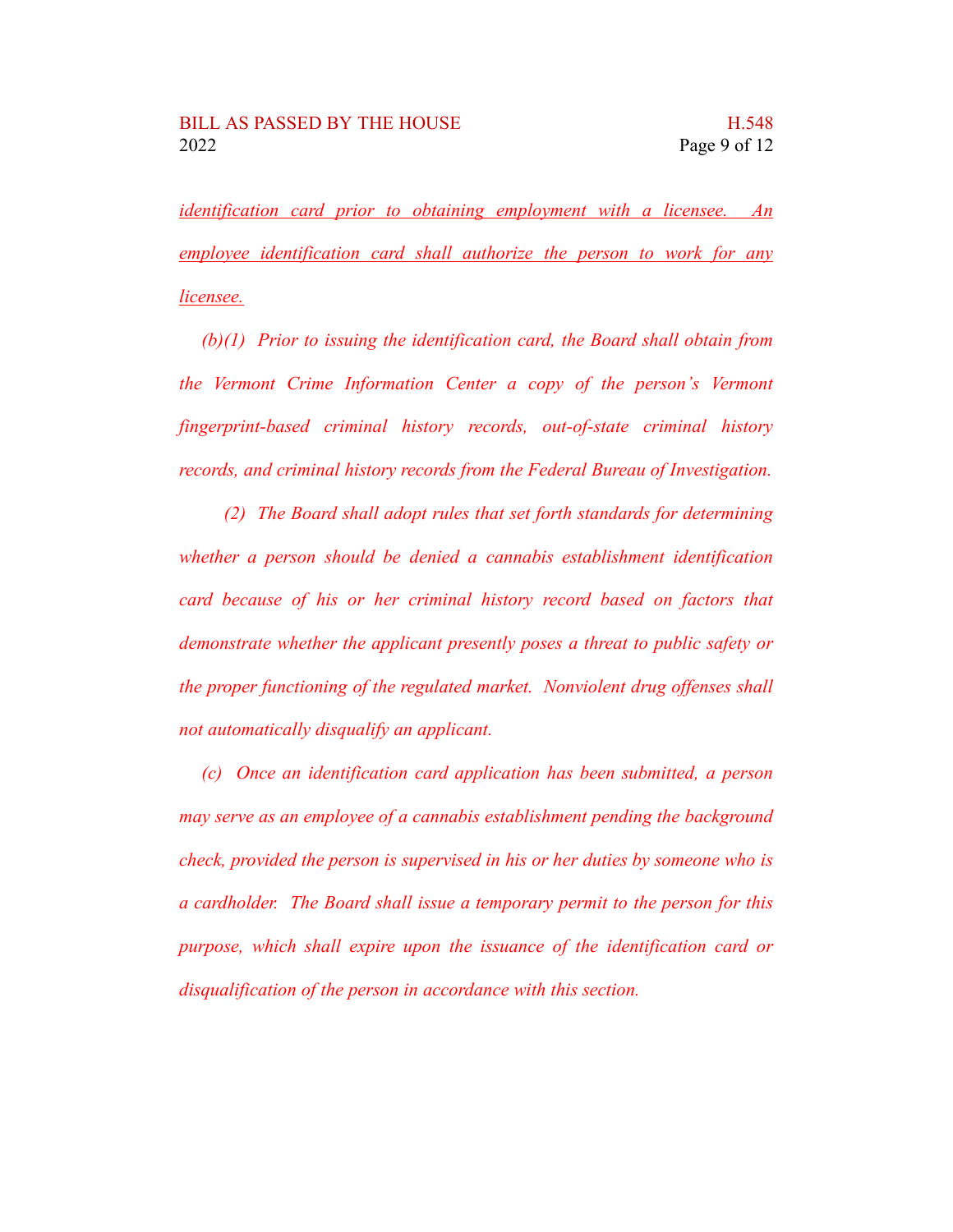*(d) An identification card shall expire one year after its issuance or, in the case of owners and principals, upon the expiration of the cannabis establishment's license, whichever occurs first.*

*Sec. 4. 7 V.S.A. § 901(d)(3) is amended to read:*

*(3)(A) Except as provided in subdivision subdivisions (B) and (C) of this subdivision (3), an applicant and its affiliates may obtain a maximum of one type of each type of license as provided in subdivisions (1)(A)–(E) of this subsection (d). Each license shall permit only one location of the establishment.*

*\* \* \**

*(C) An applicant and its affiliates may obtain multiple testing laboratory licenses.*

*Sec. 5. 7 V.S.A. § 907 is amended to read:*

*§ 907. RETAILER LICENSE*

*(a) A retailer licensed under this chapter may:*

*(1) purchase cannabis from a licensed cultivator, wholesaler, or integrated licensee, and cannabis products from a licensed wholesaler, product manufacturer, integrated licensee, and dispensary; and*

*(2) transport, possess, package, and sell cannabis and cannabis products to the public for consumption off the registered premises.*

*\* \* \**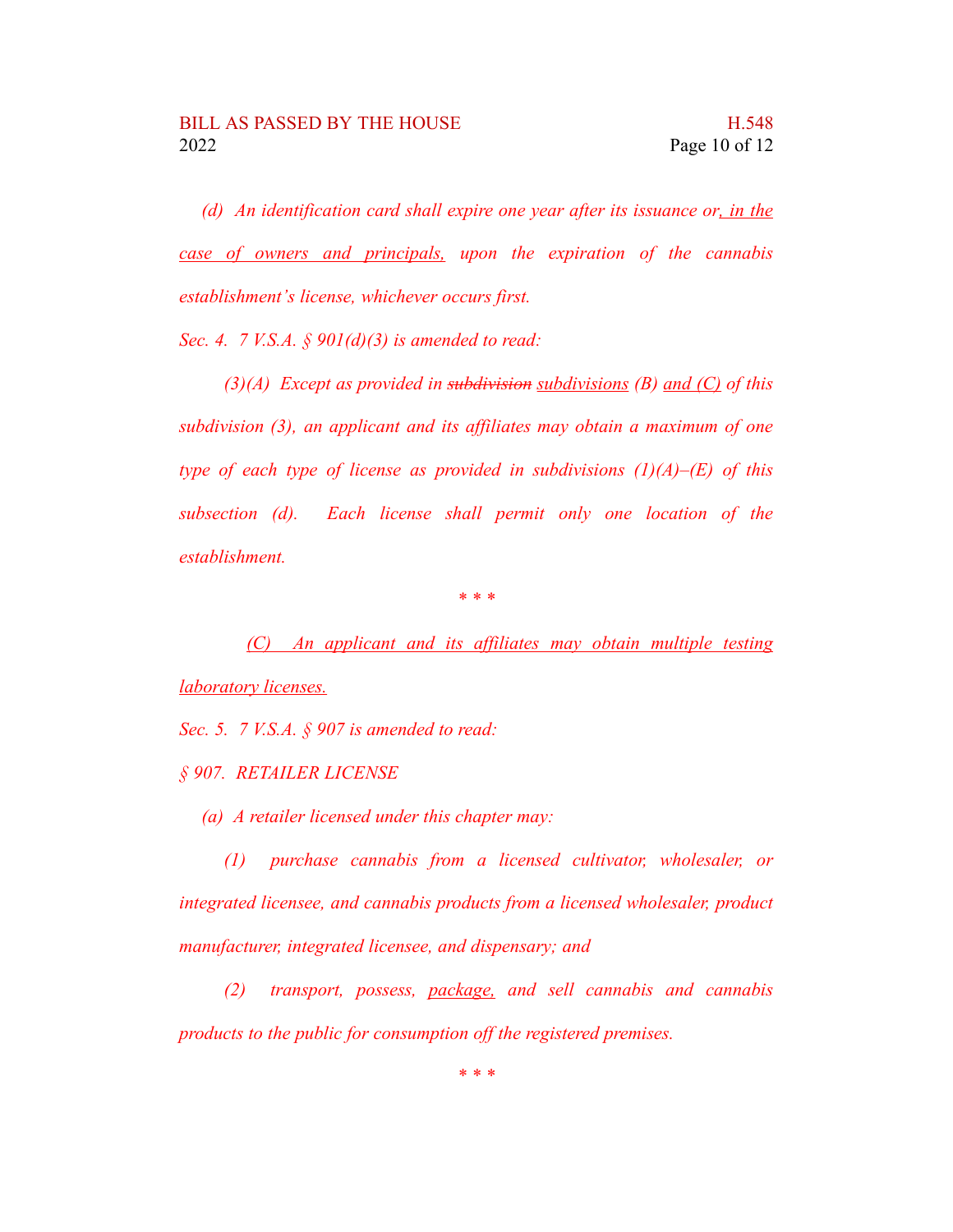*Sec. 6. 7 V.S.A. § 909(c) is added to read:*

*(c) An integrated licensee shall comply with the provisions of subsection 908(f) of this title and have its cannabis or cannabis products tested by an independent licensed testing laboratory.*

*Sec. 7. 18 V.S.A. § 4230h is amended to read:*

*§ 4230h. CHEMICAL EXTRACTION VIA BUTANE OR HEXANE*

## *PROHIBITED*

*(a) No person shall manufacture concentrated cannabis by chemical extraction or chemical synthesis using butane or hexane unless authorized as a dispensary pursuant to a registration issued by the Department of Public Safety pursuant to chapter 86 of this title.*

*\* \* \**

*Sec. 8. 2019 Acts and Resolves No. 164, Sec. 8(a)(1) is amended to read:*

*(a)(1) The cannabis plant, cannabis product, and useable cannabis possession limits for a registered dispensary set forth in 18 V.S.A. chapter 86 shall no longer apply on and after February 1, 2022. A dispensary shall be permitted to cultivate cannabis and manufacture cannabis products for the purpose of transferring or selling such products to an integrated licensee on or after April 1, 2022 until October 1, 2022 and engaging in the activities permitted by 7 V.S.A. chapter 33.*